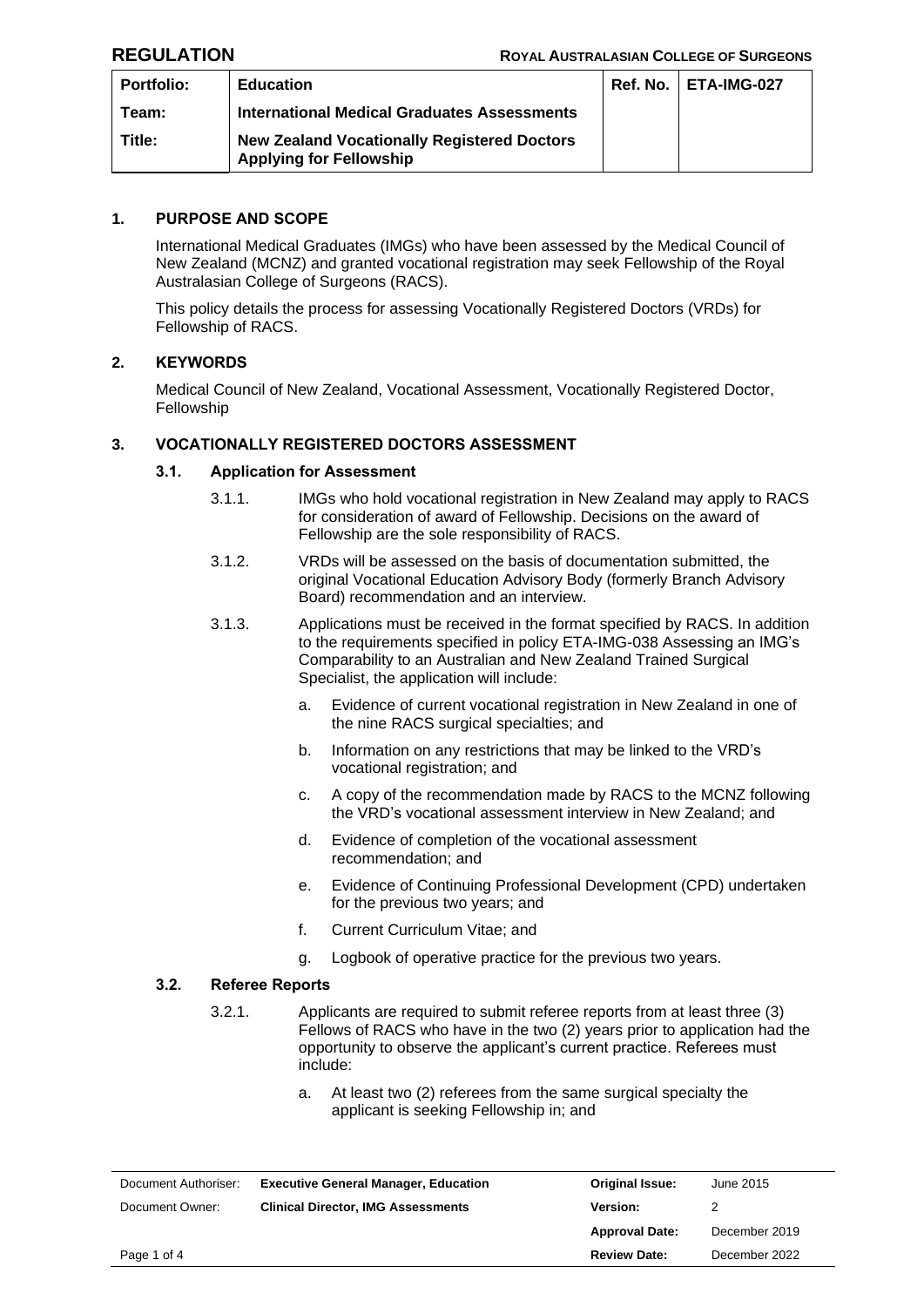| <b>Portfolio:</b> | <b>Education</b>                                                                     | <b>Ref. No.   ETA-IMG-027</b> |
|-------------------|--------------------------------------------------------------------------------------|-------------------------------|
| Team:             | <b>International Medical Graduates Assessments</b>                                   |                               |
| Title:            | <b>New Zealand Vocationally Registered Doctors</b><br><b>Applying for Fellowship</b> |                               |

- b. Two (2) surgical colleagues who have worked with the applicant within the District Health Board within the last two years.
- 3.2.2. RACS may contact the applicant's referees as part of the assessment process.
- 3.2.3. Referees must have considered and commented on the following matters:
	- a. The nature and duration of the professional relationship; and
	- b. The applicant's clinical skills, clinical judgment, and professional communication skills; and
	- c. Any aspect of the applicant's surgical practice that is considered relevant to the application.

# **3.3. Assessment Standards**

3.3.1. From the documentation provided and the applicant's interview performance RACS determines a pathway to Fellowship based on a comparison to the education and training of an Australian and New Zealand trained surgeon. The factors considered are outlined in policy ETA-IMG-038 Assessing an IMG's Comparability to an Australian and New Zealand Trained Surgical Specialist.

### **3.4. Assessment Outcomes**

3.4.1. The possible assessment outcomes are outlined in policy ETA-IMG-038 Assessing an IMG's Comparability to an Australian and New Zealand Trained Surgical Specialist.

## **3.5. Pathways to Fellowship**

- 3.5.1. A VRD assessed as not comparable to an Australian and New Zealand trained surgeon may only progress to Fellowship by completion of RACS Surgical Education and Training (SET) program. Entry to the SET program is by competitive selection.
- 3.5.2. A partially comparable VRD may progress to Fellowship by the satisfactory completion of:
	- a. RACS supervision for a period of up to 24 months; and
	- b. Specified skills courses and activities; and
	- c. Continuing Professional Development activities; and
	- d. The Fellowship Examination.
- 3.5.3. A substantially comparable VRD (including a VRD substantially comparable within a defined scope of practice) may progress to Fellowship by the satisfactory completion of:
	- a. RACS supervision for a period of up to 12 months; and
	- b. Specified skills courses and activities; and
	- c. Continuing Professional Development activities.
- 3.5.4. RACS will note supervised clinical practice previously assessed by the MCNZ in the current post when determining the need or otherwise for a further period of supervision.

| Document Authoriser: | <b>Executive General Manager, Education</b> | <b>Original Issue:</b> | June 2015     |
|----------------------|---------------------------------------------|------------------------|---------------|
| Document Owner:      | <b>Clinical Director, IMG Assessments</b>   | <b>Version:</b>        |               |
|                      |                                             | <b>Approval Date:</b>  | December 2019 |
| Page 2 of 4          |                                             | <b>Review Date:</b>    | December 2022 |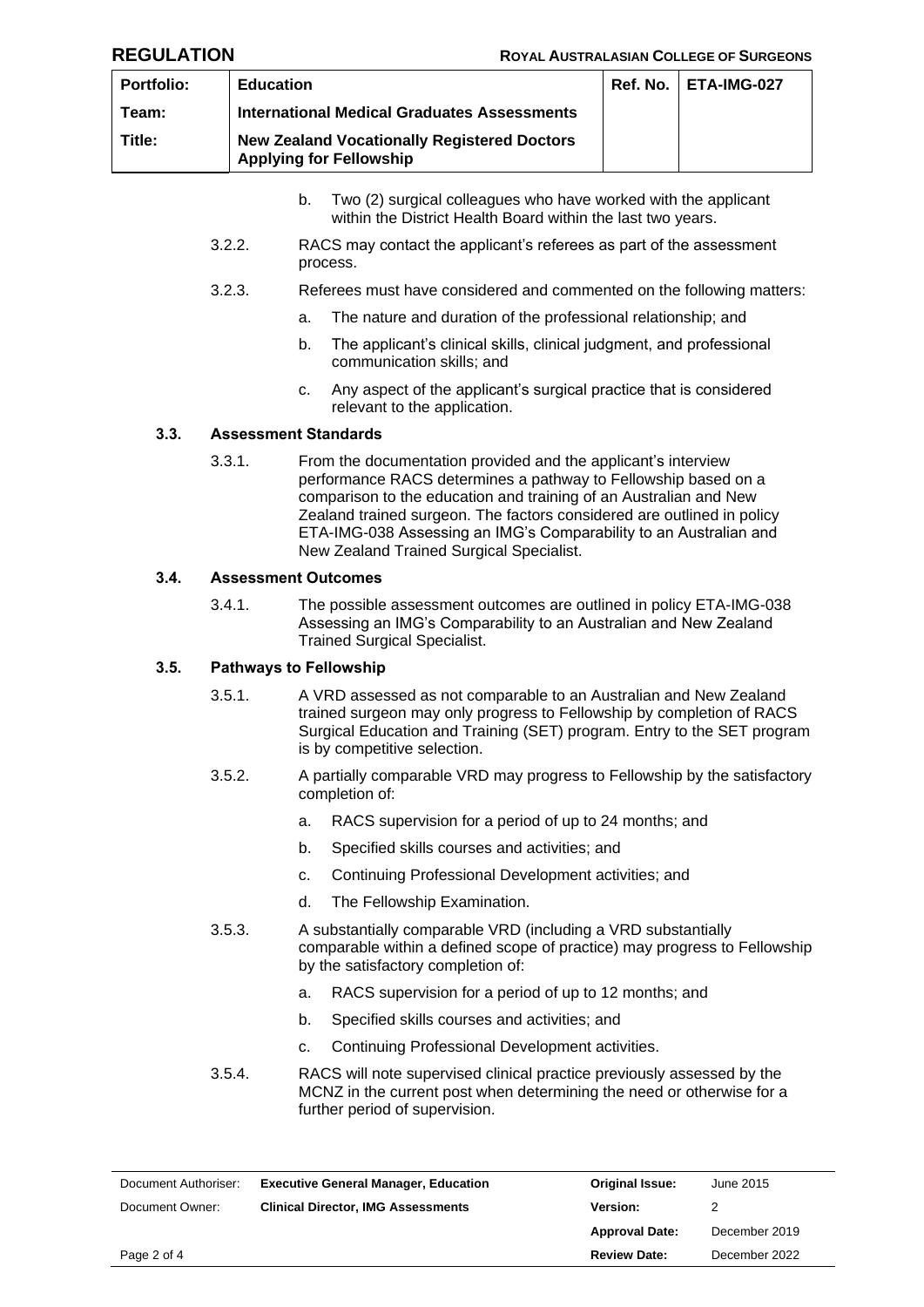| <b>Portfolio:</b> | <b>Education</b>                                                                     | <b>Ref. No.   ETA-IMG-027</b> |
|-------------------|--------------------------------------------------------------------------------------|-------------------------------|
| Team:             | <b>International Medical Graduates Assessments</b>                                   |                               |
| Title:            | <b>New Zealand Vocationally Registered Doctors</b><br><b>Applying for Fellowship</b> |                               |

## **3.6. Notification and Acceptance of Recommendation**

- 3.6.1. Notification of the recommended pathway to Fellowship, including reasons for the outcome, will be sent to the applicant.
- 3.6.2. A VRD is not on a pathway to Fellowship until he or she has accepted the recommendation. A recommendation cannot be accepted in part. All requirements of a recommendation are accepted by accepting the recommendation. Once a recommendation has been accepted, a VRD cannot reject the recommendation, but can withdraw from the pathway to Fellowship.
- 3.6.3. A VRD assessed as partially or substantially comparable has 28 days from the date of notification to accept the recommendation in writing (either by mail or electronically).
- 3.6.4. Where a VRD is notified of a recommended pathway to Fellowship, and RACS receives no response within 28 days, the VRD will be adjudged to have rejected the recommendation.
- 3.6.5. Where RACS receives no response within 28 days of notice that the VRD is not eligible for Fellowship by Assessment or Examination the VRD will be adjudged to have accepted the recommendation.

# **3.7. Assessment Timeframe**

- 3.7.1. A VRD who accepts a recommended pathway to must commence supervision in a RACS approved post within 24 months of the recommendation date otherwise the recommendation expires and the VRD will no longer be on a pathway to Fellowship.
- 3.7.2. Supervision cannot commence prior to acceptance of a recommended pathway to Fellowship, the signing of a Fellowship Pathway agreement, approval of a supervision post, appointment of IMG Supervisors and payment of required fees.
- 3.7.3. A VRD assessed as partially comparable must complete all mandated requirements for the pathway to Fellowship within 4 years from the date that the first supervision period commences otherwise the recommendation expires and the VRD will no longer be on a pathway to Fellowship.
- 3.7.4. A VRD assessed as substantially comparable must complete all mandated requirements for the pathway to Fellowship within 2 years from the date that the first supervision period commences otherwise the recommendation expires and the VRD will no longer be on a pathway to Fellowship.
- 3.7.5. A VRD who ceases supervision (e.g. by resignation of employment) without prior consent of RACS will thereby be treated as withdrawn from their pathway to Fellowship.
- 3.7.6. A VRD may apply for family or medical leave at any time after the commencement of supervision. This will extend the recommendation expiry date by the period of leave granted up to a maximum of 12 months.
- 3.7.7. On the recommendation of the relevant Specialty Training Board, the recommendation expiry date may be extended by an additional 12 months.

| Document Authoriser: | <b>Executive General Manager, Education</b> | <b>Original Issue:</b> | June 2015     |
|----------------------|---------------------------------------------|------------------------|---------------|
| Document Owner:      | <b>Clinical Director, IMG Assessments</b>   | <b>Version:</b>        |               |
|                      |                                             | <b>Approval Date:</b>  | December 2019 |
| Page 3 of 4          |                                             | <b>Review Date:</b>    | December 2022 |